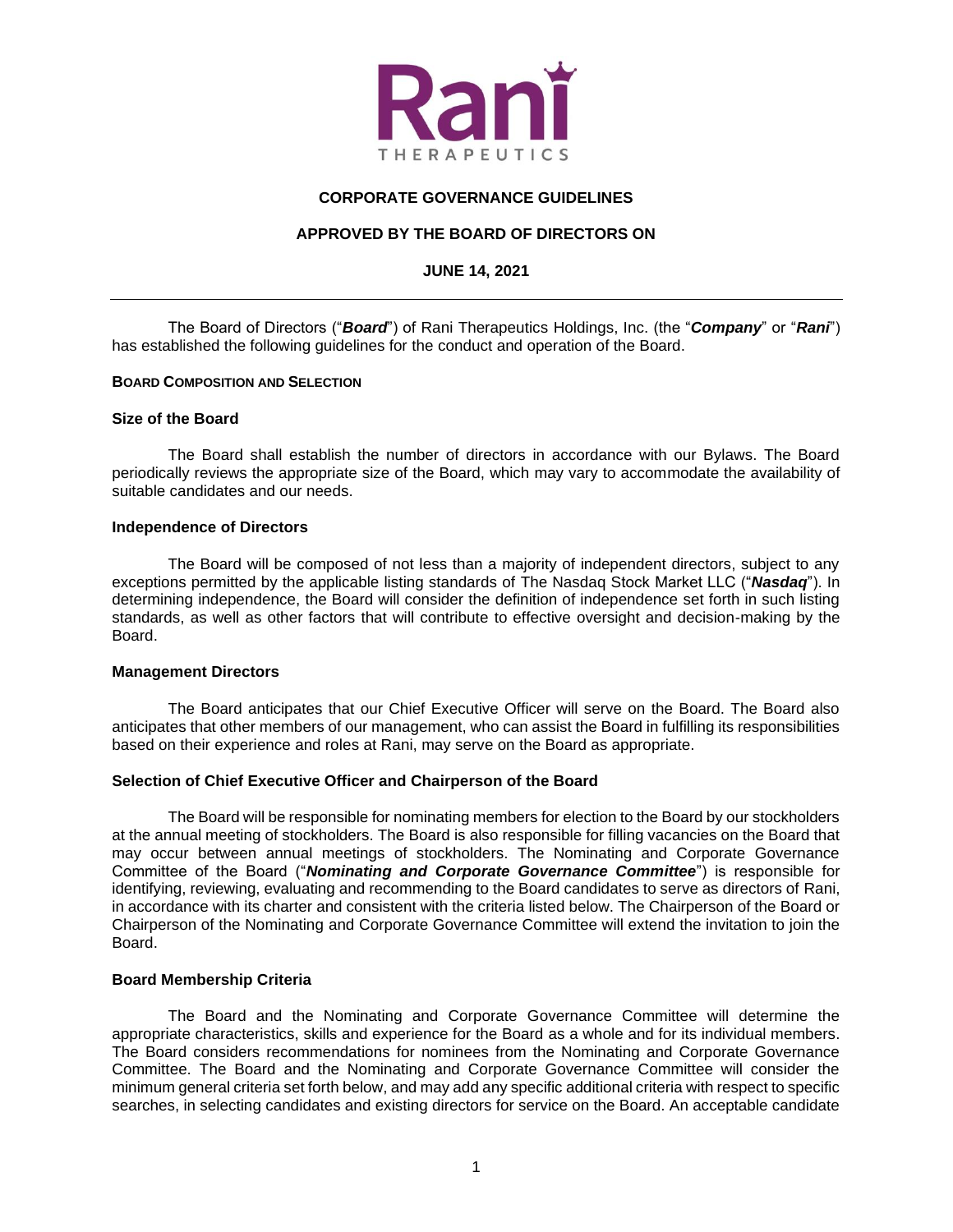may not fully satisfy all of the criteria, but is expected to satisfy nearly all of them. The Board and the Nominating and Corporate Governance Committee believe that candidates for director should have certain minimum qualifications, including being able to read and understand basic financial statements, being over 21 years of age and having the highest personal integrity and ethics.

In considering candidates, the Board and the Nominating and Corporate Governance Committee intend to consider such factors as possessing relevant expertise upon which to be able to offer advice and guidance to management, having sufficient time to devote to the affairs of Rani, demonstrated excellence in his or her field, having the ability to exercise sound business judgment, having a diverse personal background, perspective and experience and having the commitment to rigorously represent the long-term interests of our stockholders. The Board and the Nominating and Corporate Governance Committee review candidates for director nomination in the context of the current composition of the Board, the operating requirements of Rani and the long-term interests of our stockholders. In conducting this assessment, the Board and the Nominating and Corporate Governance Committee consider diversity (including diversity of gender, race, ethnicity, age, sexual orientation and gender identity), age, skills, and such other factors as it deems appropriate given the current needs of the Board and Rani to maintain a balance of knowledge, experience and capability. In the case of incumbent directors whose terms of office are set to expire, the Board and the Nominating and Corporate Governance Committee review such directors' overall service to Rani during their term, including the number of meetings attended, level of participation, quality of performance, and any other relationships and transactions that might impair such directors' independence. In the case of new director candidates, the Board and the Nominating and Corporate Governance Committee also determine whether the nominee must be independent for purposes of Nasdaq.

# **Changes in Board Member Criteria**

The Board and Rani wish to maintain a Board composed of members who can productively contribute to the success of Rani. From time to time, the Board and/or the Nominating and Corporate Governance Committee may change the criteria for Board membership to maximize the opportunity to achieve this success. When this occurs, the Board and the Nominating and Corporate Governance Committee will evaluate existing members according to the new criteria. The Board may ask a director who no longer meets the complete criteria for board membership to adjust his or her committee assignments or resign from the Board.

# **Term Limits**

The Board does not believe it should limit the number of terms for which an individual may serve as a director. Directors who have served on the Board for an extended period of time are able to provide continuity and valuable insight into Rani, our operations and prospects based on their experience with, and understanding of, our history, policies and objectives. The Board believes that, as an alternative to term limits, it can ensure that the Board continues to evolve and adopt new ideas and viewpoints through the director nomination process described in these guidelines.

### **Limits on Board Memberships**

Directors should advise the Chairperson of the Board and the Chairperson of the Nominating and Corporate Governance Committee in advance of accepting an invitation to serve on the board or committee of another company. The Board recognizes that a director's ability to fulfill his or her responsibilities as a member of the Board can be impaired if he or she serves on a large number of other boards or board committees. Service on boards and board committees of other companies should be consistent with our conflict-of-interest policies.

# **Retirement Age**

The Board does not believe that a fixed retirement age for directors is appropriate.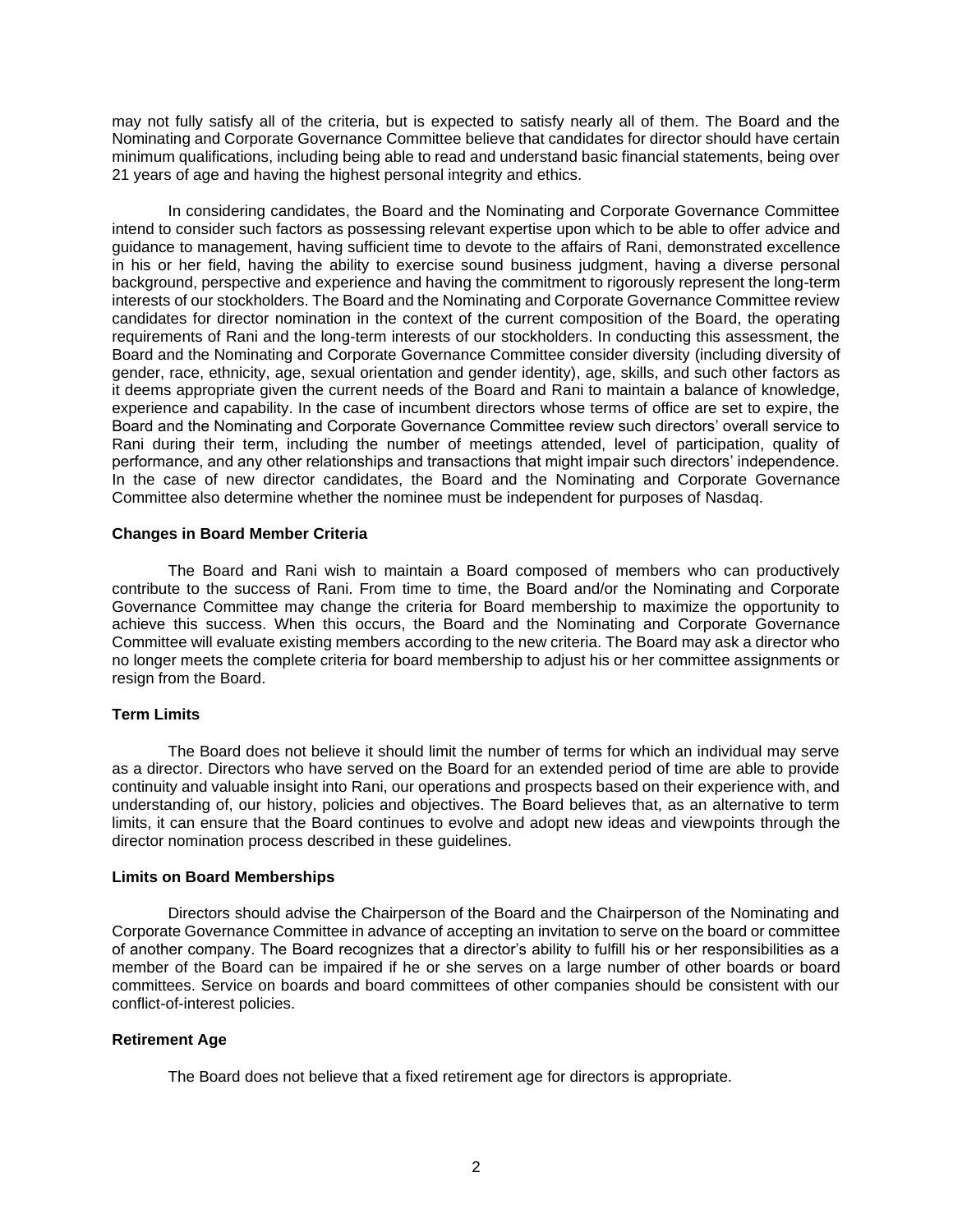### **Directors Who Change Their Job Responsibility**

A director who retires from his or her present employment or who materially changes his or her position should notify the Board and the Nominating and Corporate Governance Committee. The Board does not believe any director who retires from his or her present employment, or who materially changes his or her position, should necessarily leave the Board; however, there should be an opportunity for the Board, through the Nominating and Corporate Governance Committee, to review the continued appropriateness of Board membership under these circumstances.

#### **ROLE OF THE BOARD OF DIRECTORS**

Our stockholders select the Board to provide oversight of, and strategic guidance to, senior management. The core responsibility of a Board member is to fulfill his or her fiduciary duties of care and loyalty and otherwise to exercise his or her business judgment in the best interests of Rani and our stockholders. Service on the Board requires significant time and attention on the part of directors. More specifically, the Board has responsibilities to review, approve and monitor fundamental financial and business strategies and major corporate actions, assess major risks facing Rani and consider ways to address those risks, select and oversee management and determine its composition and oversee the establishment and maintenance of processes and conditions to maintain the integrity of Rani. Directors must participate in Board meetings, review relevant materials, serve on committees and prepare for meetings and discussions with management. We expect directors to maintain an attitude of constructive involvement and oversight, to ask relevant, incisive and probing questions and to require honest and accurate answers. Directors must act with integrity and we expect them to demonstrate a commitment to Rani, our values and our business and to long-term stockholder value.

### **DIRECTOR ORIENTATION AND EDUCATION**

The Nominating and Corporate Governance Committee may implement an orientation process for directors that includes background material on our policies and procedures, meetings with senior management and visits to our facilities. Rani may offer continuing education programs to assist the directors in maintaining the level of expertise to perform his or her duties as a director.

### **DIRECTOR COMPENSATION**

The Board will determine the form and amount of director compensation for Board and committee service for non-employee directors in accordance with applicable legal and regulatory guidelines, after receiving recommendations from the Nominating and Corporate Governance Committee. The amount of compensation for non-employee directors and committee members should be consistent with market practices of similarly situated companies. In determining compensation, the Board will consider the impact on the director's independence and objectivity.

### **BOARD MEETINGS**

### **Number of Meetings**

The Board expects to have at least four regular Board meetings each year.

# **Attendance**

We expect our Board members to attend all meetings of the Board and committees on which they serve. Directors must notify the Secretary of circumstances preventing attendance at a meeting.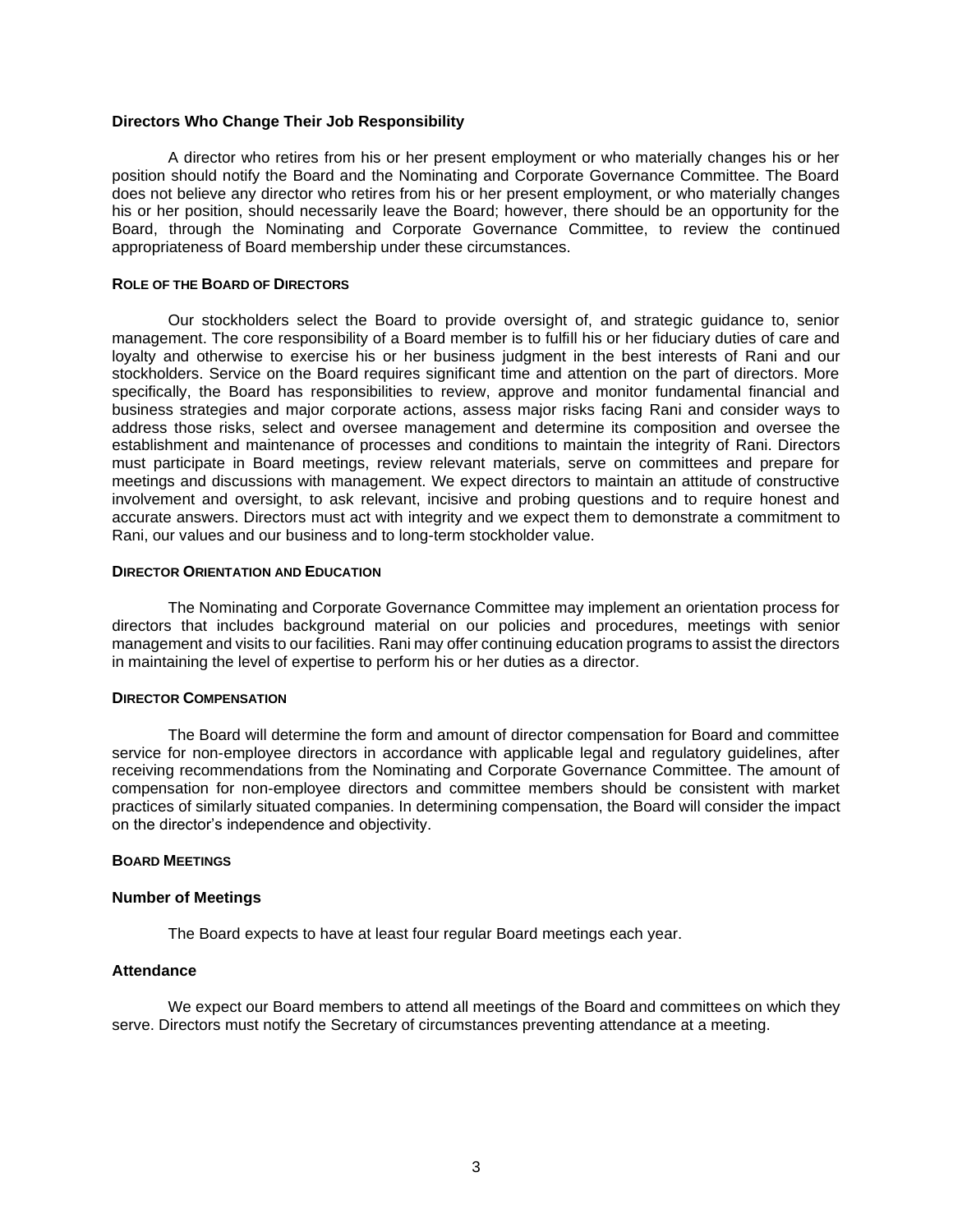#### **Preparation and Commitment**

Rani will provide directors with appropriate preparatory materials in advance of a meeting, but in any event not later than three days prior to the meeting, except in unusual circumstances. We expect our directors to rigorously prepare for, attend and participate in all Board and committee meetings. Each director should ensure that other existing and planned future commitments do not materially interfere with the member's service as director.

#### **Agenda**

The Chairperson of the Board will establish a schedule of subjects to be discussed during the year (to the extent this can be foreseen) and an agenda for each Board meeting. Each Board member is encouraged to suggest the inclusion of items on the agenda at any time and each Board member is free to raise subjects that are not on the agenda.

#### **Executive Session**

The independent directors of the Board will meet periodically in executive session but no less than two times per year or such greater number as required by the listing standards of Nasdaq. Executive session discussions may include such topics as the independent directors determine. The directors generally shall not take formal action at these sessions, but may make recommendations for consideration by the full Board.

#### **Committee Reports**

At each regular Board meeting, each committee that held a meeting subsequent to the last Board meeting and prior to the current Board meeting will present a brief summary of its committee meeting to the Board, including the principal subjects discussed and the conclusions and actions of the committee. In general, the Chairperson of the appropriate committee will present such report.

#### **BOARD COMMITTEES**

#### **Number of Committees; Independence of Members**

The committee structure of the Board will consist of at least (a) an Audit Committee, (b) a Compensation Committee and (c) a Nominating and Corporate Governance Committee. The Board may form, merge or dissolve committees as it deems appropriate from time to time. The Audit Committee, the Compensation Committee and the Nominating and Corporate Governance Committee shall be composed entirely of independent directors, except to the extent allowed under applicable listing standards of Nasdaq.

#### **Committee Functions and Charters**

All standing committees will operate pursuant to a written charter, which sets forth the responsibilities of the committee and procedures that the committee will follow. Unless otherwise directed by the Board, new committees formed by the Board will develop a written charter delineating its responsibilities. The charters of all committees will be subject to periodic review and assessment by each committee and each committee shall recommend any proposed charter changes to the Board.

#### **Board Committee Membership**

The Nominating and Corporate Governance Committee will recommend to the Board annually the chairpersonship and membership of each committee. Prior to such recommendations, the Nominating and Corporate Governance Committee shall consider the interests, independence and experience of the individual directors and the independence and experience requirements set forth in the listing standards of Nasdaq, the rules and regulations of the Securities and Exchange Commission and applicable law.